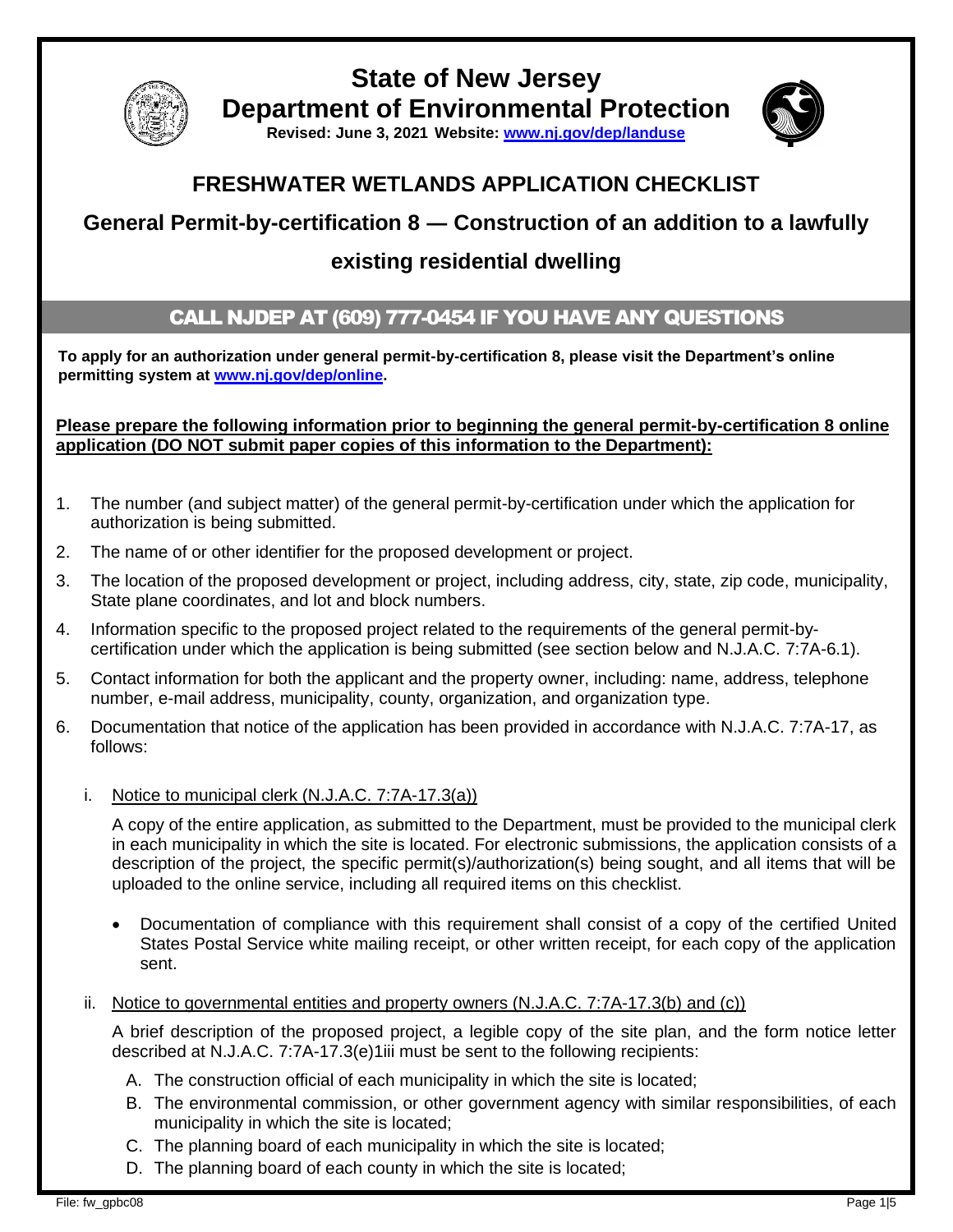- E. The local Soil Conservation District if the regulated activity or project will disturb 5,000 square feet or more of land; and
- F. Adjacent property owners:

If the application is for one of the following projects (listed at N.J.A.C 7:7A-17.3(c)1-5), notice shall be sent to all owners of real property, including easements, located within 200 feet of any proposed above-ground structure, except for any conveyance lines suspended above the ground or small utility support structures (e.g. telephone poles):

- A linear project of one-half mile or longer
- A trail or boardwalk of one-half mile or longer
- A public project on a site of 50 acres or more
- An industrial or commercial project on a site of 100 acres or more
- A project to remove sediment or debris from a channel of one-half mile or longer

For any other project, notice shall be sent to all owners of real property, including easements, located within 200 feet of the site of the proposed regulated activity.

The owners of real property, including easements, shall be those on a list that was certified by the municipality, with a date of certification no more than one year prior to the date the application is submitted.

- Documentation of compliance with this requirement shall consist of:
	- 1. A copy of the certified United States Postal Service white mailing receipt for each public notice that was mailed, or other written receipt;
	- 2. A certified list of all owners of real property, including easements, located within 200 feet of the property boundary of the site (including name, mailing address, lot, and block) prepared by the municipality for each municipality in which the project is located. The date of certification of the list shall be no earlier than one year prior to the date the application is submitted to the Department; and
	- 3. A copy of the form notice letter.
- The form notice letter required under N.J.A.C. 7:7A-17.3(e)1iii shall read as follows:

*"This letter is to provide you with legal notification that an application for an authorization under freshwater wetlands general permit-by-certification 8 <<has been/will be>> submitted to the New Jersey Department of Environmental Protection, Division of Land Resource Protection for the development shown on the enclosed plan(s). A brief description of the proposed project follows: <<INSERT DESCRIPTION OF THE PROPOSED PROJECT>>*

*The complete permit application package can be reviewed at either the municipal clerk's office in the municipality in which the site subject to the application is located, or by appointment at the Department's Trenton Office. The Department of Environmental Protection welcomes comments and any information that you may provide concerning the proposed development and site. Please submit your written comments within 15 calendar days of receiving this letter to:*

> *New Jersey Department of Environmental Protection Division of Land Resource Protection P.O. Box 420, Code 501-02A Trenton, New Jersey 08625 Attn: (Municipality in which the property is located) Supervisor"*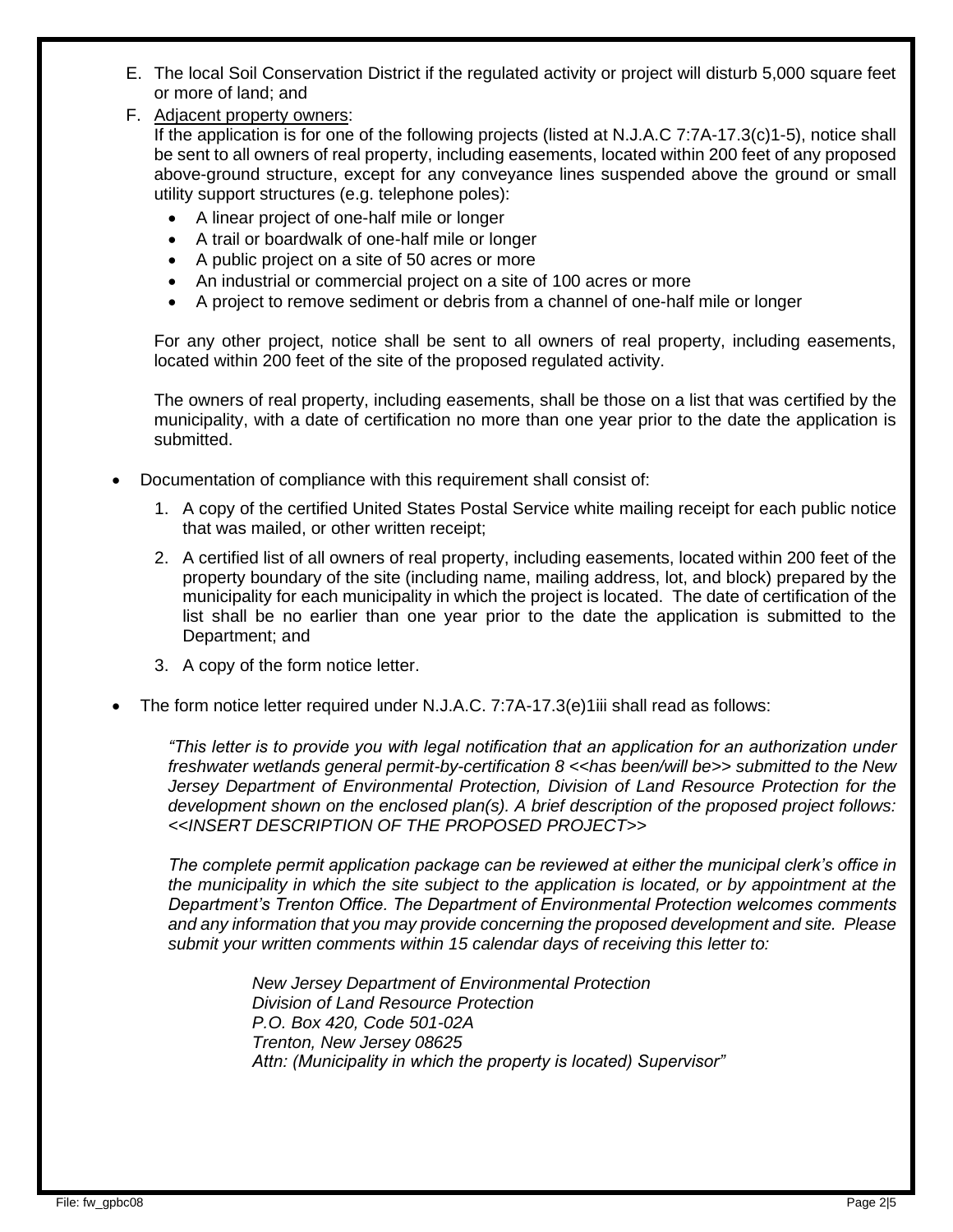### iii. Newspaper notice (N.J.A.C. 7:7A-17.4)

Newspaper notice, in the form of a legal notice or display advertisement in the official newspaper of the municipality(ies) in which the project site is located, or if no official newspaper exists, in a newspaper with general circulation in the municipality(ies), is required for the following projects:

- A. A linear project of one-half mile or longer
- B. A shore protection development, including beach nourishment, beach and dune maintenance, or dune creation of one-half mile or longer
- C. A public project on a site of 50 acres or more
- D. An industrial or commercial project on a site of 100 acres or more
- E. Maintenance dredging of a State navigation channel of one-half mile or longer

If your project is not one listed above, newspaper notice is not required.

- Documentation of newspaper notice shall consist of:
	- 1. A copy of the published newspaper notice; and
	- 2. The date and name of the newspaper in which notice was published.
- The newspaper notice may be either a legal notice or display advertisement and must read as follows:

*"Take notice that an application for an authorization under freshwater wetlands general permit*by-certification 8 << has been/ will be>> submitted to the New Jersey Department of *Environmental Protection, Division of Land Resource Protection for the development described below:*

> *APPLICANT: PROJECT NAME: PROJECT DESCRIPTION: PROJECT STREET ADDRESS: BLOCK: LOT: MUNICIPALITY: COUNTY:*

*The complete permit application package can be reviewed at either the municipal clerk's office in the municipality in which the site subject to the application is located, or by appointment at the Department's Trenton Office. The Department of Environmental Protection welcomes comments and any information that you may provide concerning the proposed development and site. Please submit your written comments within 15 calendar days of the date of this notice to:*

> *New Jersey Department of Environmental Protection Division of Land Resource Protection P.O. Box 420, Code 501-02A 501 East State Street Trenton, New Jersey 08625 Attn: (Municipality in which the property is located) Supervisor"*

- 7. Certification that the applicant has obtained written consent that the property owner that the application can be made on the property owner's behalf. This certification is required regardless of whether the applicant and property owner are the same person. The Property Owner Certification form is available at [https://nj.gov/dep/landuse/download/lur\\_042.pdf.](https://nj.gov/dep/landuse/download/lur_042.pdf)
- 8. The PIN that was issued to the applicant upon registering with the Department's online permitting system.
- 9. The application fee for a general permit-by-certification set forth at N.J.A.C. 7:7A-18.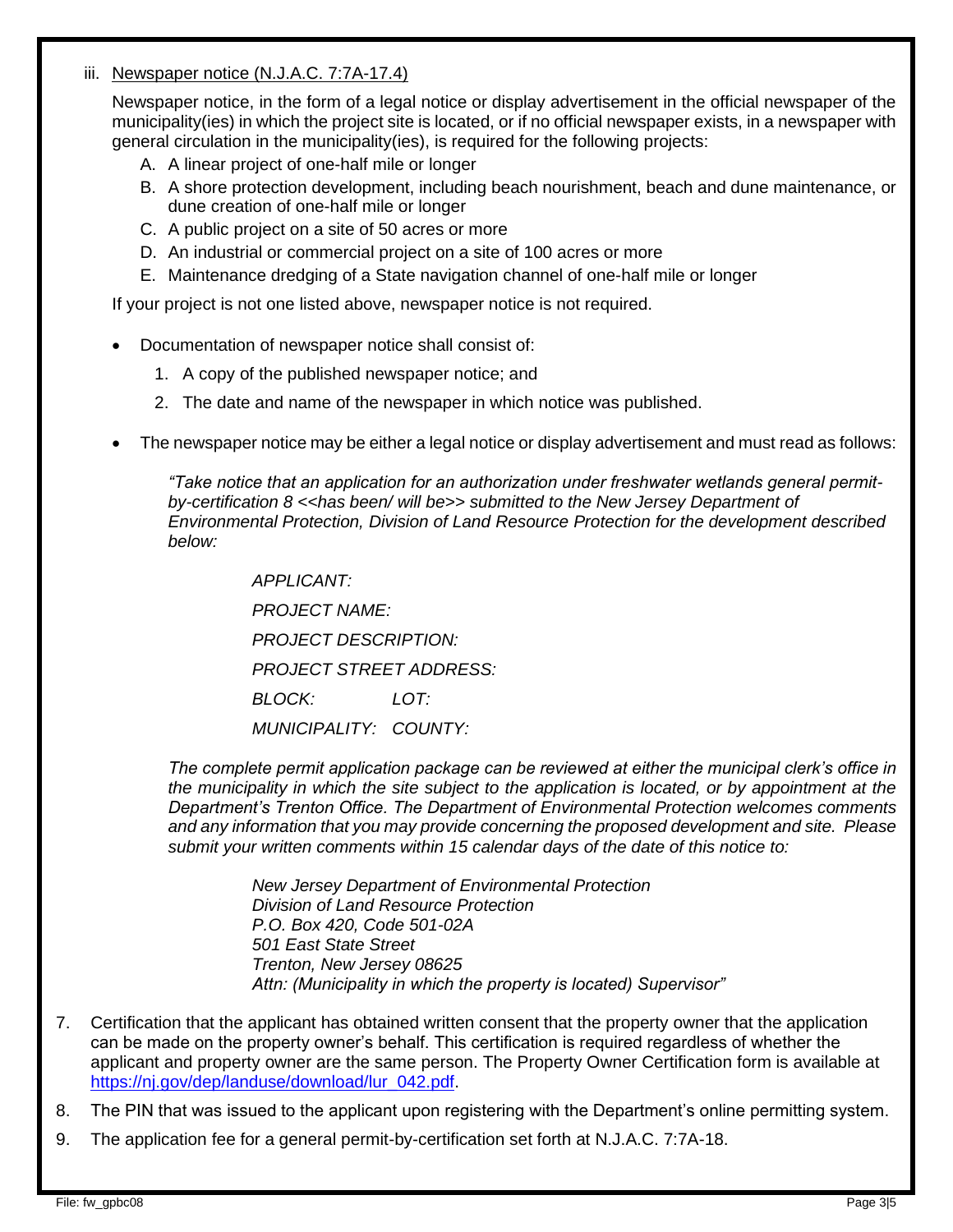**To obtain an authorization under general permit-by-certification 8 for the construction of an addition to a lawfully existing residential dwelling, it will be necessary to certify to the following concerning the proposed activity:**

- 1. Activities performed under a general permit-by-certification shall be associated with a proposed project. The Department shall not authorize activities under a general permit-by-certification for the purpose of eliminating a natural resource in order to avoid regulation.
- 2. The regulated activities shall not occur in the proximity of a public water supply intake.
- 3. The activities shall not destroy, jeopardize, or adversely modify a present or documented habitat for threatened or endangered species; and shall not jeopardize the continued existence of any local population of a threatened or endangered species.
- 4. The activities will not occur in a component of either the Federal or State Wild and Scenic River System; nor in a river officially designated by Congress or the State Legislature as a "study river" for possible inclusion in either system while the river is in an official study status; except that the activity may occur in these waters if approved by the National Park Service in accordance with 40 CFR 233.
- 5. The activities shall not adversely affect properties which are listed or are eligible for listing on the New Jersey or National Register of Historic Places unless the applicant demonstrates to the Department that the proposed activity avoids or minimizes impacts to the maximum extent practicable or the Department determines that any impact to the affected property would not impact the property's ability to continue to meet the criteria for listing at N.J.A.C. 7:4-2.3 or otherwise negatively impact the integrity of the property or the characteristics of the property that led to the determination of listing or eligibility. The Department shall not issue a conditional permit if it finds that the mitigation proposed is inadequate to compensate for the adverse effect. Any permit for an activity which may adversely affect a property listed or eligible for listing on the New Jersey or National Register of Historic Places shall contain conditions to ensure that any impact to the property is minimized to the maximum extent practicable and any unavoidable impact is mitigated.
- 6. If the permittee, before or during the work authorized, encounters a possible historic property, as described at N.J.A.C. 7:7A-19.5(l), that is or may be eligible for listing in the New Jersey or National Register, the permittee shall preserve the resource, immediately notify the Department and proceed as directed.
- 7. The Department shall not issue a general permit-by-certification authorization if the applicant, its consultants, engineers, surveyors and/or agents significantly adversely affect a historic property to which the general permit-by certification applies, unless the Department determines that circumstances justify issuing the general permit-by-certification or authorization.
- 8. Any discharge of dredged or fill material shall consist of clean, suitable material free from toxic pollutants (see 40 CFR 401) in toxic amounts, and shall comply with all applicable Department rules regarding use of dredged or fill material.
- 9. Any structure or fill authorized shall be maintained as specified in the construction plans.
- 10. The activities will not result in a violation of the Flood Hazard Area Control Act, N.J.S.A. 58:16A-50, or implementing rules at N.J.A.C. 7:13.
- 11. If activities under the general permit meet the definition of "major development" at N.J.A.C. 7:8-1.2, then the project of which the activities are a part shall comply in its entirety with the Stormwater Management Rules at N.J.A.C. 7:8.
- 12. If activities under the general permit-by-certification involve excavation or dredging, the applicant shall use an acceptable disposal site for the excavated or dredged material. No material shall be deposited or dewatered in freshwater wetlands, transition areas, State open waters or other environmentally sensitive areas. The Department may require testing of dredged material if there is reason to suspect that the material is contaminated. If any dredged material is contaminated with toxic substances, the dredged material shall be removed and disposed of in accordance with Department approved procedures.